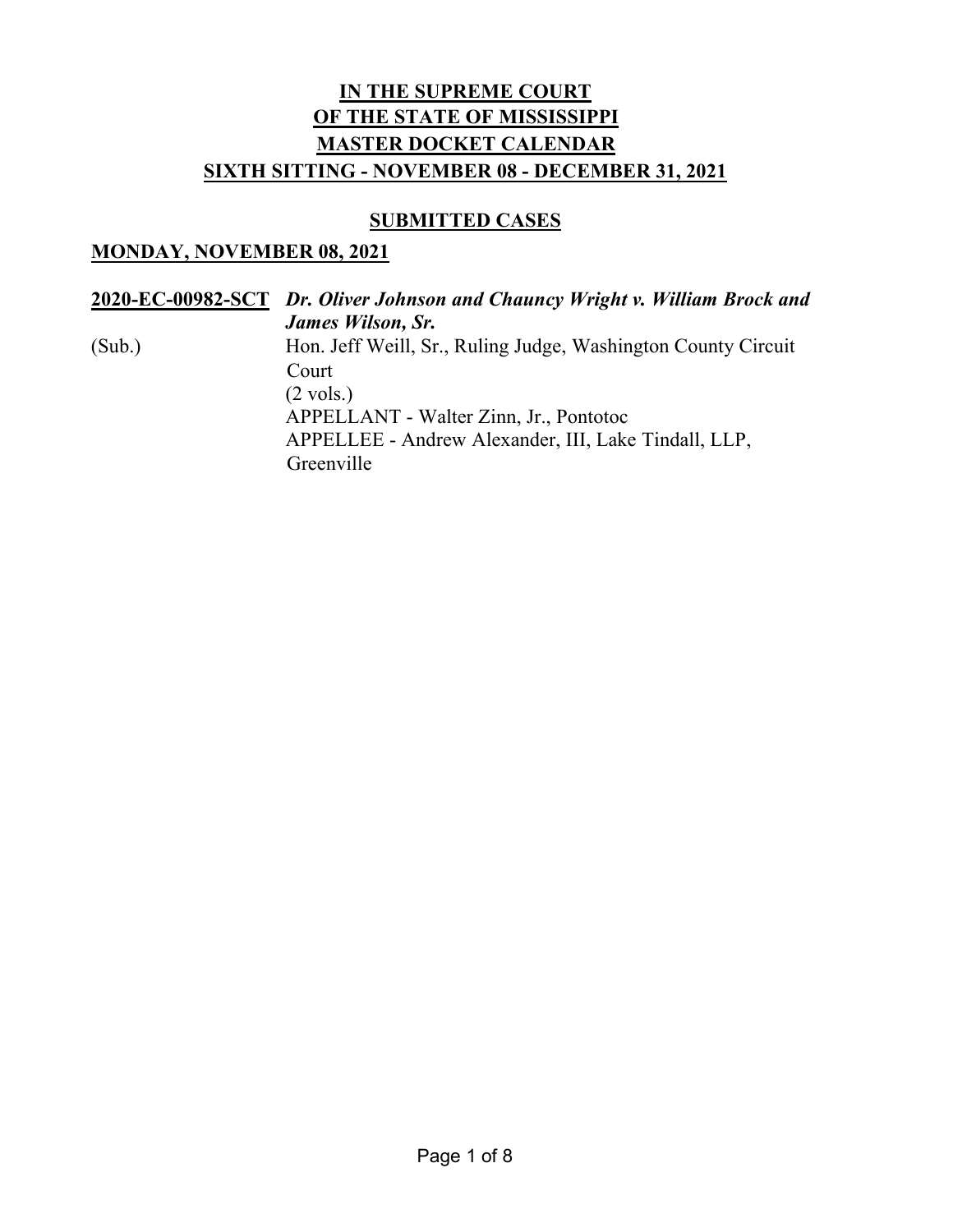## **SUBMITTED CASES**

#### **MONDAY, NOVEMBER 08, 2021**

| (Sub.)                   | 2020-KM-00110-SCT Joseph Eubanks v. State of Mississippi<br>Hon. Andrew K. Howorth, Ruling Judge, Lafayette County Circuit<br>Court<br>$(3 \text{ vols.})$<br>APPELLANT - Pro Se<br>APPELLEE - William Mallette, Office of the Attorney General,<br>Jackson |
|--------------------------|-------------------------------------------------------------------------------------------------------------------------------------------------------------------------------------------------------------------------------------------------------------|
| <u>2020-IA-01149-SCT</u> | <b>Darling Ingredients Inc. and Tony Allen v. Tina Moore, Jabrrea</b><br>Powers, Individually and as Mother and Next Friend of Londyn<br><b>Terrell, a Minor</b>                                                                                            |
| (Sub.)                   | Hon. Tomika Harris Irving, Ruling Judge, Copiah County Circuit<br>Court<br>$(1 \text{ vol.})$<br>APPELLANT - Thomas Julian, Daniel Coker Horton & Bell,                                                                                                     |
|                          | P.A., Jackson<br>APPELLEE - Trent Walker, Trent Walker Counselor at Law,<br>PLLC, Jackson                                                                                                                                                                   |
| 2020-IA-01244-SCT        | Riverboat Corporation of Mississippi d/b/a Golden Nugget Biloxi<br><b>Hotel and Casino v. Tresyla Davis</b>                                                                                                                                                 |
| (Sub.)                   | Hon. Lawrence Paul Bourgeois, Jr., Ruling Judge, Harrison County<br>Circuit Court<br>$(4 \text{ vols.})$                                                                                                                                                    |
|                          | APPELLANT - Samuel D. Gregory, Baker, Donelson, Bearman,<br>Caldwell & Berkowtiz, PC, Jackson<br>APPELLEE - Carlos Moore, The Cochran Firm, Grenada                                                                                                         |
|                          | 2020-KA-01366-SCT Damian Ladell Brown v. State of Mississippi                                                                                                                                                                                               |
| (Sub.)                   | Hon. Lisa P. Dodson, Ruling Judge, Harrison County Circuit Court<br>$(4 \text{ vols.})$<br>APPELLANT - Erin Briggs, Office of State Public Defender,<br>Jackson<br>APPELLEE - Allison Horne, Office of the Attorney General,<br>Jackson                     |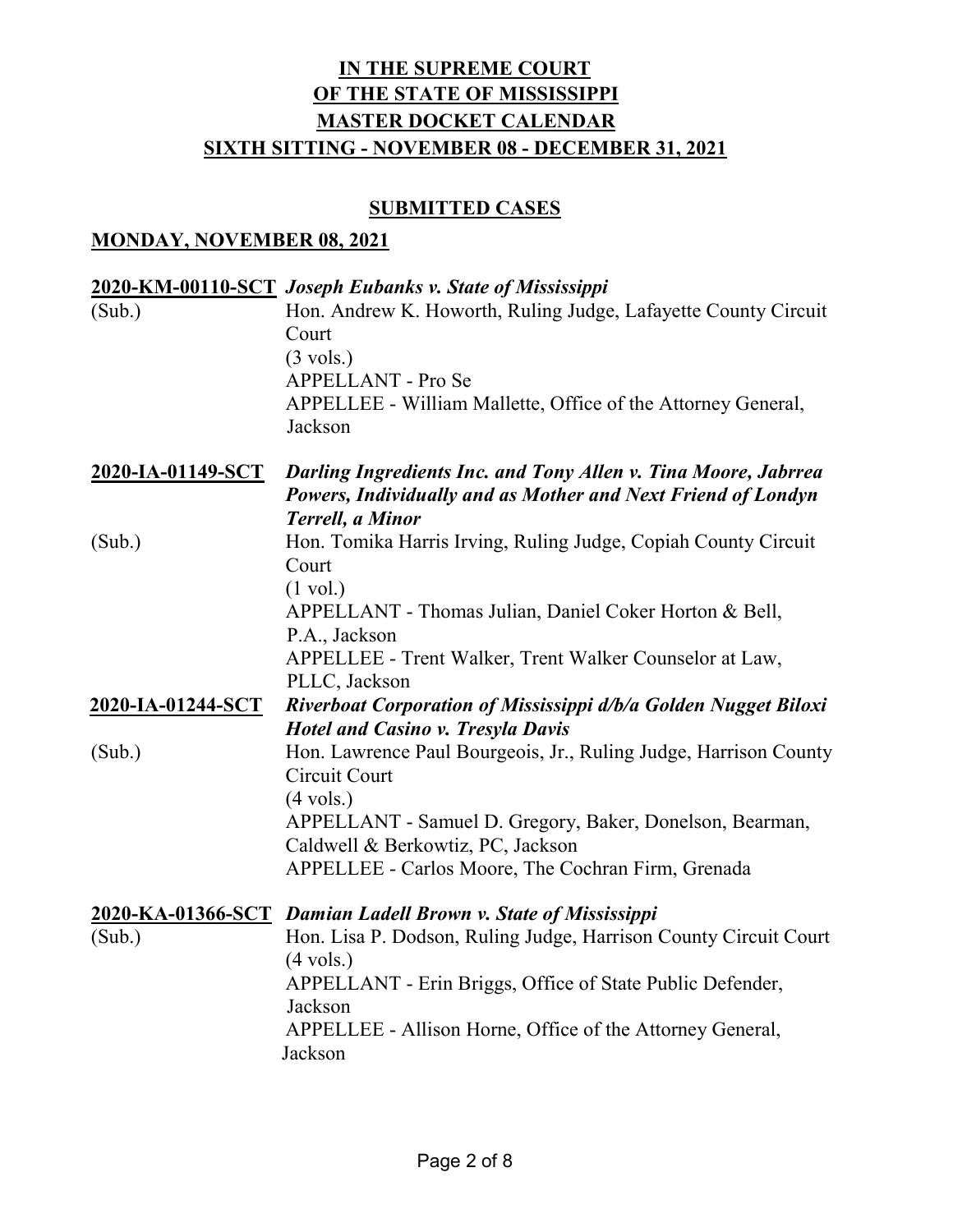### **SUBMITTED CASES**

### **MONDAY, NOVEMBER 08, 2021**

**2021-BD-00467-SCT** *The Mississippi Bar v. Robert W. Malone*

 $(Sub.)$   $(0 \text{ vol.})$ APPELLANT - Melissa Scott, The Mississippi Bar, Jackson APPELLEE - Pro Se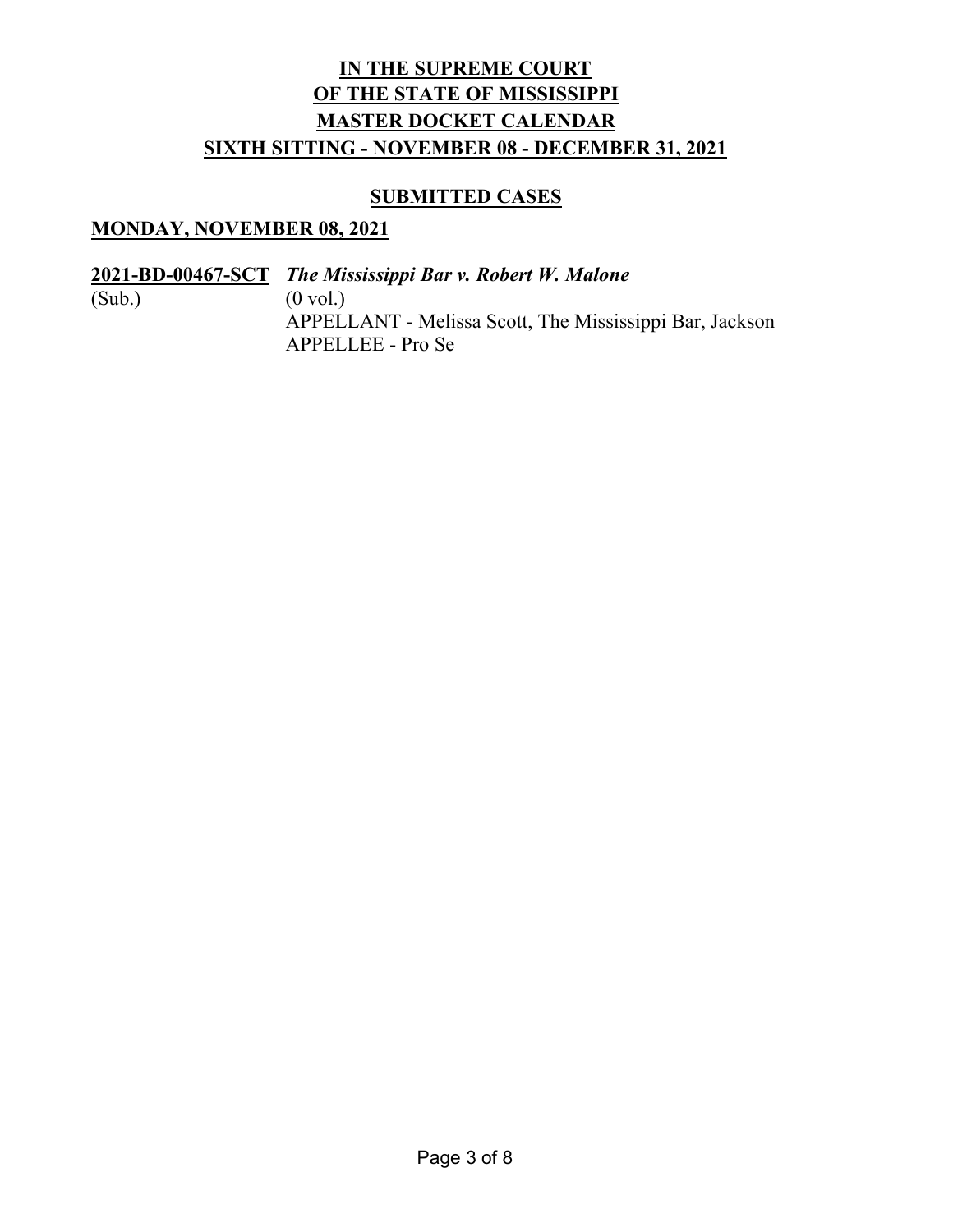#### **SUBMITTED CASES**

### **TUESDAY, NOVEMBER 09, 2021**

|                   | 2020-CA-00691-SCT Joseph Dale Ellis, Sr. v. Tammy Cunningham Ellis                |
|-------------------|-----------------------------------------------------------------------------------|
| (Sub.)            | Hon. Robert George Clark, III, Ruling Judge, Madison County                       |
|                   | <b>Chancery Court</b>                                                             |
|                   | $(6 \text{ vols.})$                                                               |
|                   | APPELLANT - John S. Grant, IV, Shows Law Firm PLLC,                               |
|                   | Flowood                                                                           |
|                   | APPELLEE - Rick D. Patt, Patt Law Firm, PLLC, Madison                             |
| 2020-IA-00872-SCT | University of Mississippi Medical Center v. Genevieve Jensen                      |
| (Sub.)            | Hon. LaRita M. Cooper-Stokes, Ruling Judge, Hinds County                          |
|                   | <b>County Court</b>                                                               |
|                   | $(1 \text{ vol.})$                                                                |
|                   | APPELLANT - Robert V. Greenlee, Robert V. Greenlee, Attorney                      |
|                   | at Law, P.A., Flowood                                                             |
|                   | APPELLEE - Yancy Burns, Burns & Associates, PLLC, Jackson                         |
|                   | 2021-CA-00251-SCT Crystal N. Bufkin and John B. Bufkin v. Geico Insurance Agency, |
|                   | Inc.                                                                              |
| (Sub.)            | Hon. Stanley Alex Sorey, Ruling Judge, Simpson County Circuit                     |
|                   | Court                                                                             |
|                   | $(1 \text{ vol.})$                                                                |
|                   | APPELLANT - Daniel D. Ware, Ware Law Firm, PLLC, Magee                            |
|                   | APPELLEE - Christy V. Malatesta, Daniel Coker Horton & Bell,                      |
|                   | PA, Jackson                                                                       |
|                   |                                                                                   |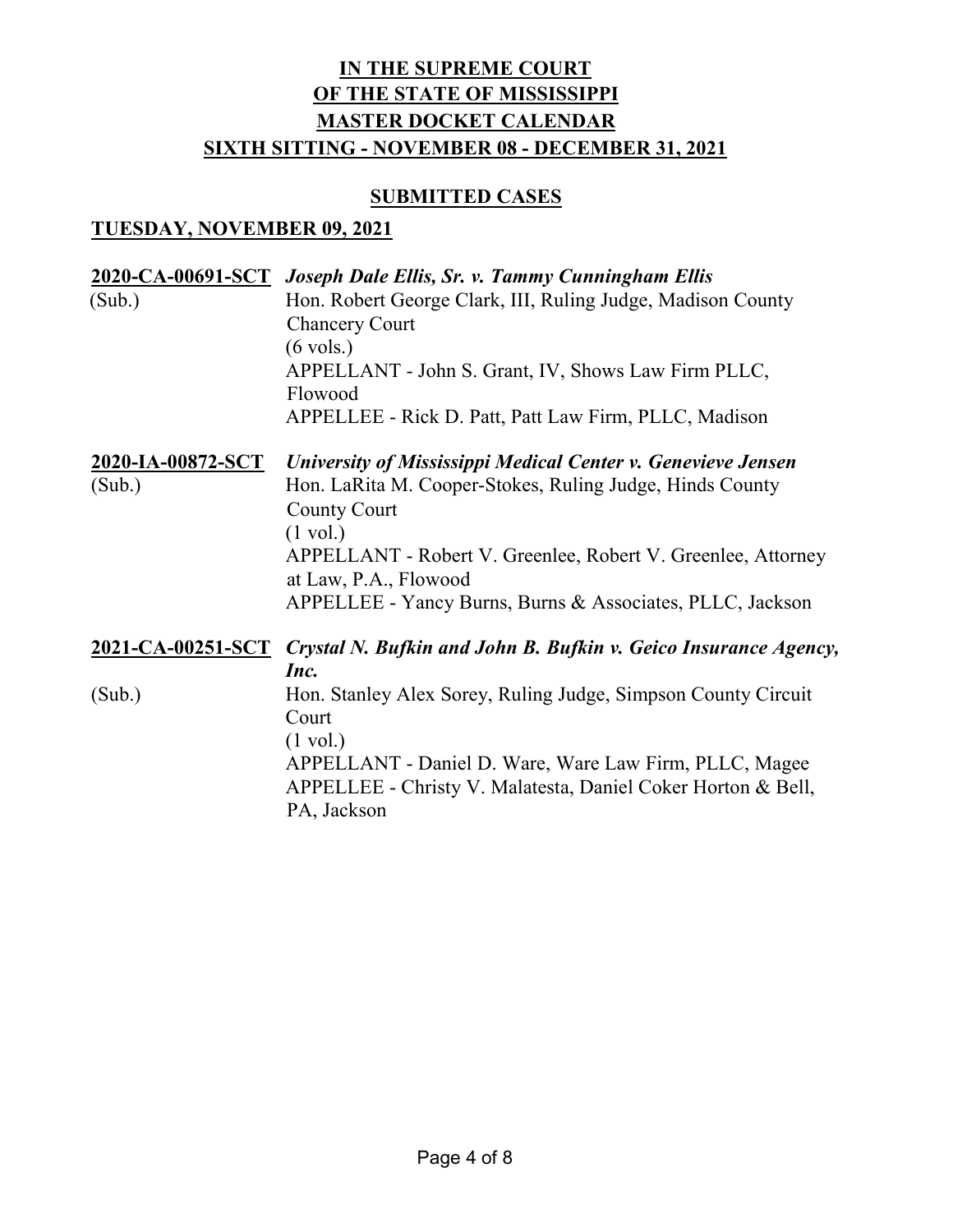### **SUBMITTED CASES**

### **WEDNESDAY, NOVEMBER 10, 2021**

| 2020-IA-00339-SCT | <b>Estate of Michael N. Bakarich, and Co- Executrices, Victoria</b><br>Lynn Ray, Stephanie Bakarich Jeselnik and Alexandra Elizabeth                                                                                                                                                                                                                                             |
|-------------------|----------------------------------------------------------------------------------------------------------------------------------------------------------------------------------------------------------------------------------------------------------------------------------------------------------------------------------------------------------------------------------|
| (Sub.)            | <b>Owens v. John Frederick Bakarich</b><br>Hon. Vicki R. Barnes, Ruling Judge, Warren County Chancery<br>Court<br>$(7 \text{ vols.})$<br>APPELLANT - Rebecca Blunden, Copeland, Cook, Taylor & Bush,<br>P.A., Ridgeland<br>APPELLEE - James M. Crews, III, Herring, Long & Crews, P.C.,<br>Canton                                                                                |
|                   | 2020-KA-00772-SCT Jabrien Williams a/k/a Jabrien Duwan Williams a/k/a Jabrien D.<br><b>Williams v. State of Mississippi</b>                                                                                                                                                                                                                                                      |
| (Sub.)            | Hon. Dewey Key Arthur, Ruling Judge, Madison County Circuit<br>Court<br>$(5 \text{ vols.})$<br>APPELLANT - Cynthia A. Stewart, Madison<br>APPELLEE - Barbara Byrd, Office of the Attorney General,<br>Jackson                                                                                                                                                                    |
|                   | 2020-CA-01061-SCT In the Estate of Genevieve M. Dooley, Deceased: Warren Dooley<br>v. Kathleen D. Dooley, Individually and as Executrix of the Estate<br>of Genevieve M. Dooley, Deceased, Joseph Brendler, Individually<br>and as Executor of the Succession of Jeanette Dooley Brendler,<br>George Brandon Dooley, Jr., Herbert Lesley Dooley and Ricky<br><b>James Dooley</b> |
| (Sub.)            | Hon. E. Vincent Davis, Ruling Judge, Wilkinson County Chancery<br>Court<br>$(5 \text{ vols.})$<br>APPELLANT - Mary Williamson, McGhee, McGhee, & Torrey,<br>Meadville<br>APPELLEE - Todd Ott, Ott Law Firm, McComb                                                                                                                                                               |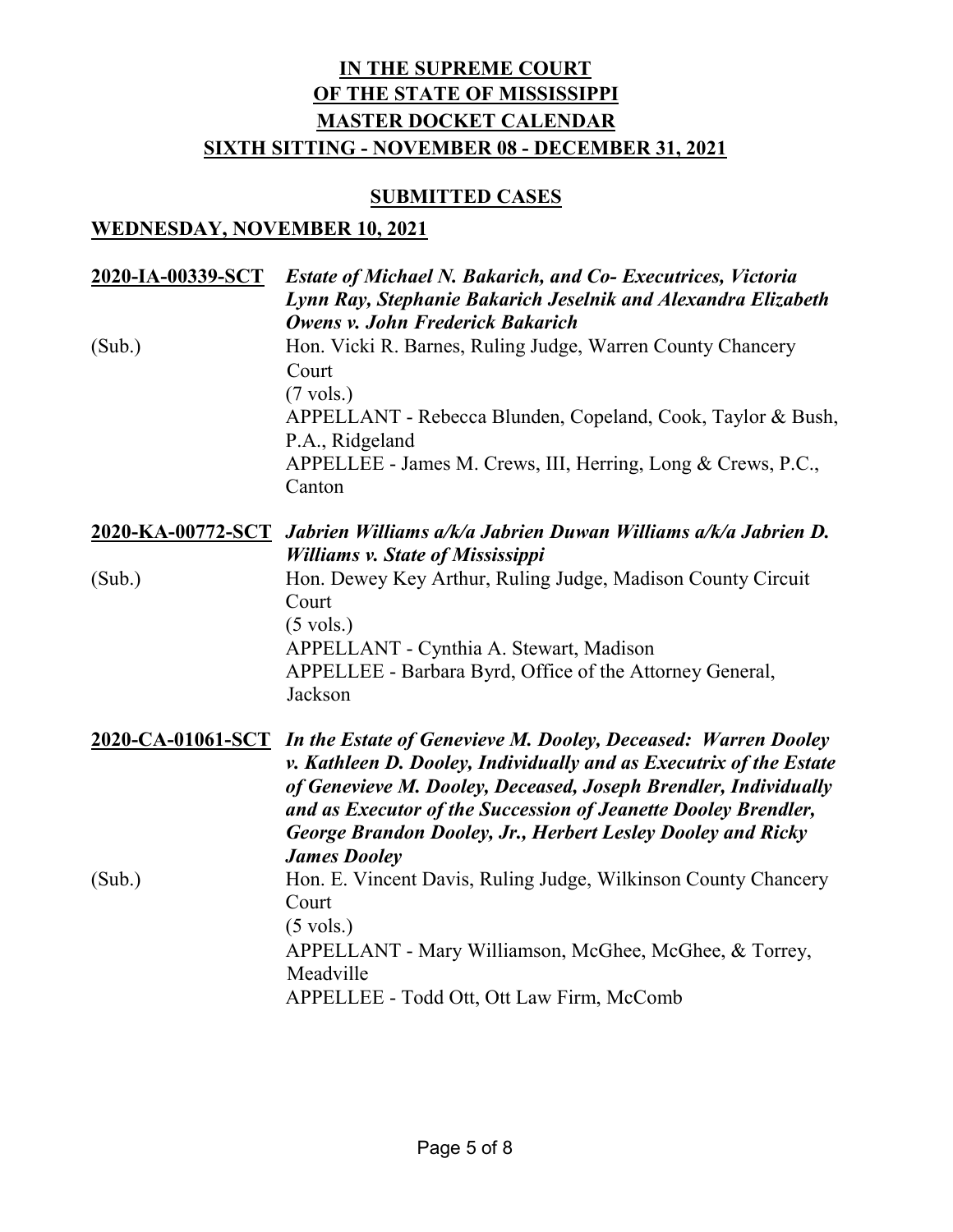#### **SUBMITTED CASES**

### **WEDNESDAY, NOVEMBER 10, 2021**

|        | 2020-CA-01238-SCT Ernest T. Jones v. Alcorn State University, Darren J. Hamilton<br>PH.D., In his Individual Capacity and Board of Trustees of the<br><b>State of Institutions of Higher Learning of the State of Mississippi</b> |
|--------|-----------------------------------------------------------------------------------------------------------------------------------------------------------------------------------------------------------------------------------|
| (Sub.) | Hon. Tomika Harris Irving, Ruling Judge, Claiborne County Circuit<br>Court<br>$(0 \text{ vol.})$                                                                                                                                  |
|        | APPELLANT - Jim Waide, Waide and Associates, P.A., Tupelo<br>APPELLEE - Sarah Embry, Mississippi Institutions of Higher<br>Learning, Oxford                                                                                       |
|        | 2020-CC-01267-SCT Mississippi Department of Employment Security v. Dover<br>Trucking, LLC                                                                                                                                         |
| (Sub.) | Hon. David Anthony Chandler, Ruling Judge, Hinds County Circuit<br>Court<br>$(1 \text{ vol.})$<br>APPELLANT - Albert White, Mississippi Department of                                                                             |
|        | <b>Employment Security, Jackson</b><br>APPELLEE - James McGee, Jr., McGee Tax Law, PLLC, Jackson                                                                                                                                  |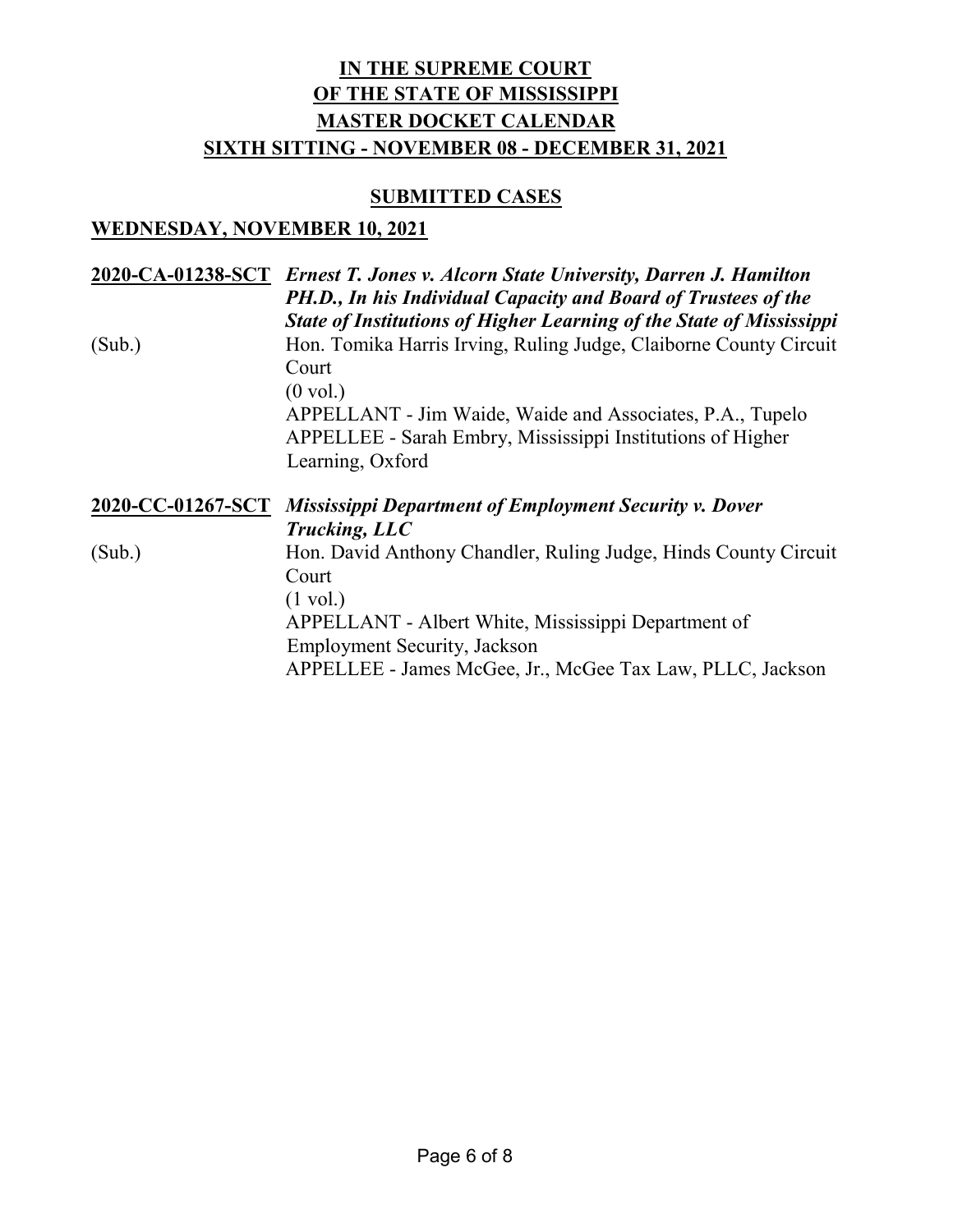### **ARGUED CASES**

### **EN BANC COURTROOM**

### **MONDAY, NOVEMBER 08, 2021**

|        | 2020-CA-00956-SCT In Re: Order Directing Intervention Court/Drug Court Fees to be<br>paid at the Circuit Clerk's Office: Dale K. Thompson, Circuit<br><b>Clerk v. State of Mississippi</b> |
|--------|--------------------------------------------------------------------------------------------------------------------------------------------------------------------------------------------|
| (Arg.) | Hon. James McClure, III, Ruling Judge, DeSoto County Circuit<br>Court                                                                                                                      |
|        | $(1 \text{ vol.})$<br>APPELLANT - Samuel Barber, Smith, Phillips, Mitchell, Scott &<br>Nowak, LLP, Hernando                                                                                |
|        | APPELLEE - Drew Guyton, Office of the Attorney General,<br>Jackson                                                                                                                         |

**1:30 PM (THIRTY MINUTES PER SIDE)**